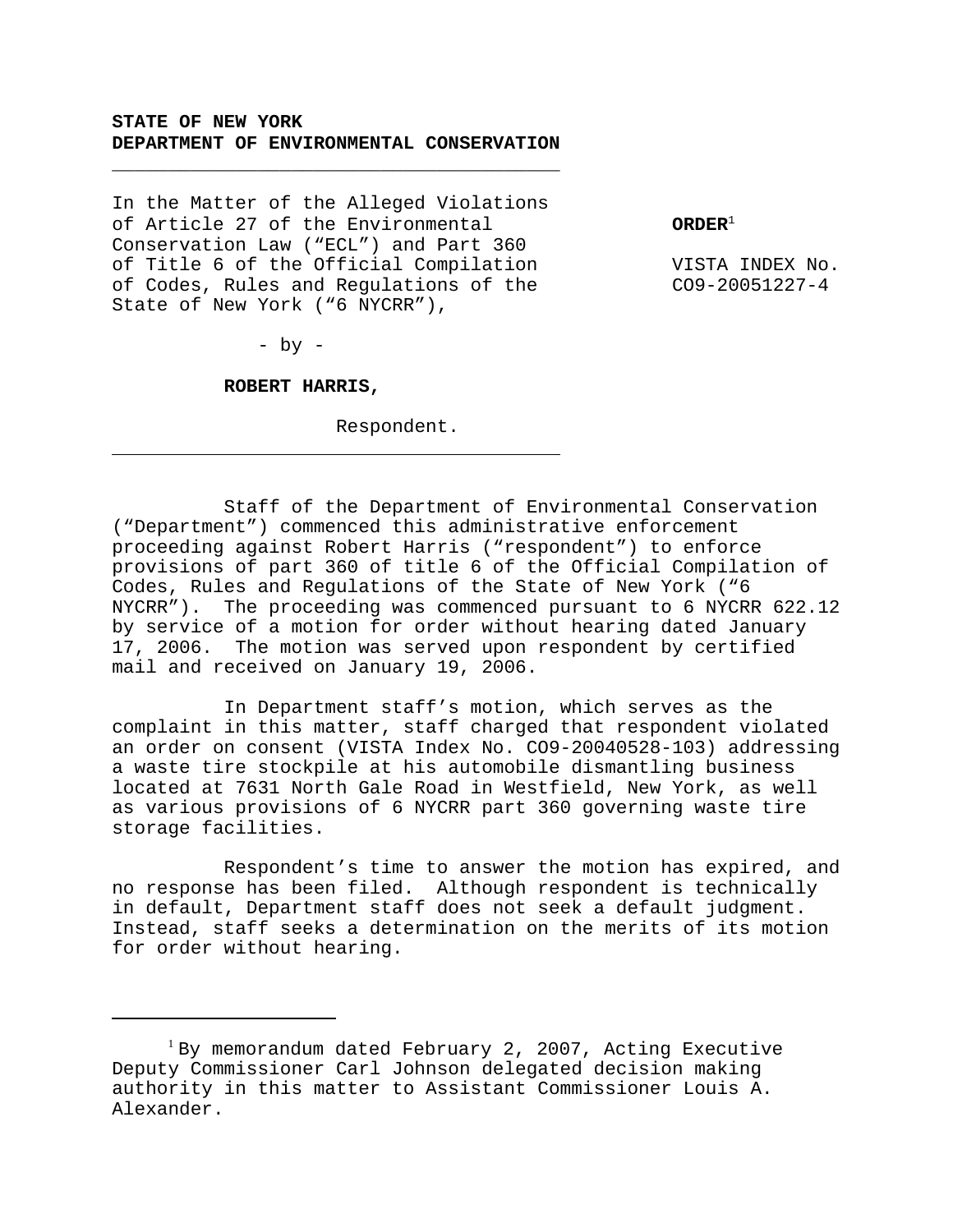This matter was referred to the Office of Hearings and Mediation Services on May 17, 2006, and assigned to Administrative Law Judge ("ALJ") Edward Buhrmaster, who prepared the attached hearing report. I adopt the ALJ's hearing report as my decision in this matter, subject to my comments below.

Respondent signed the consent order, dated September 21, 2004, in which he acknowledged his ownership and operation of the stockpile on a site that did not have a required waste tire storage facility permit. Though ordered to remove and properly dispose of the waste tires within a year, he failed to do so, and continued to operate the facility from September 21, 2005 until January 17, 2006, the date of staff's motion, without the required permit and without a (i) Department-approved site plan, (ii) monitoring and inspection plan, (iii) closure plan, (iv) contingency plan, (v) storage plan, (vi) vector control plan, and (vii) operation and maintenance manual.

Given these circumstances, the relief requested in staff's motion should be granted in part, as follows. By its motion, staff requested that part of the penalty imposed under this order be calculated using the following formula: "the sum of \$2 for each 20 pounds of waste tires [20 pounds of waste tires equates to the approximate average weight of a single tire] . . . that the State of New York shall have to manage under ECL Article 27, Title 19[.]" As the ALJ's report notes, the imposition of similarly structured penalties in other waste tire cases has been previously approved. The rationale for such a penalty is that the significance of the violations and the potential harm to the environment increases as the volume of waste tires increases.

Here, however, staff has not provided an estimate of the total weight of the waste tires at the site and, therefore, the total amount of the resultant penalty is uncertain. In that regard, I note that staff's motion papers state only that "well over 1,000 waste tires" are stored at the site. Conceivably, if the weight of such tires removed from the site were of sufficient magnitude, this formula could result in a penalty amount that would exceed the statutory maximum established by ECL 71-2703.<sup>2</sup>

 $^2$  Pursuant to ECL 71-2703(1)(a), where a violation does not result in a release of solid waste, the penalty is not to exceed \$7,500 for each violation and an additional penalty of not more than \$1,500 for each day the violation continues. Here, the record establishes that each of the eight violations of 6 NYCRR part 360 lasted at least 118 days (that is, following September 21, 2005, the date respondent breached the consent order, through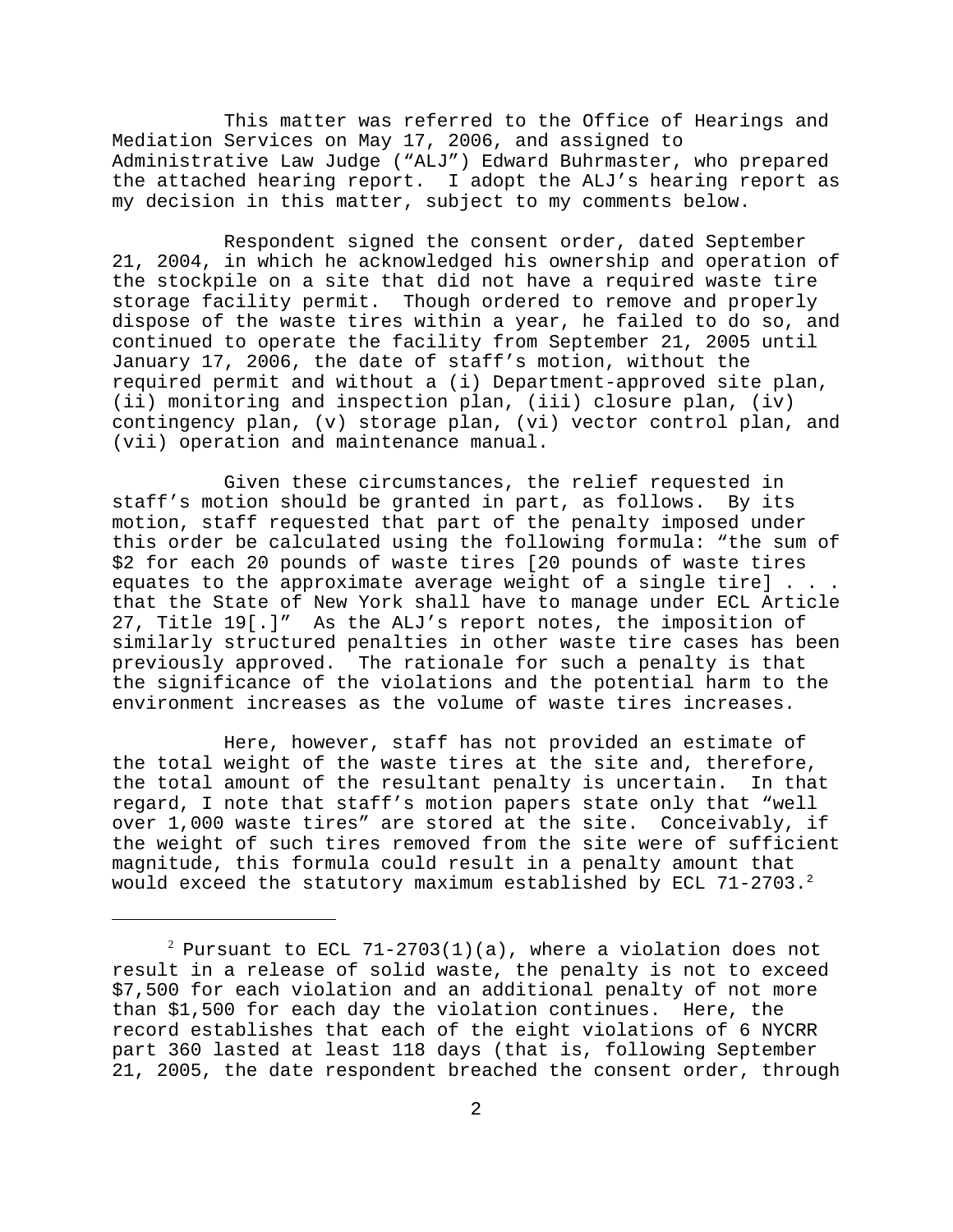Therefore, the penalty amount requested by staff is granted, provided that the total penalty imposed does not exceed the statutory maximum.<sup>3</sup>

**NOW, THEREFORE,** having considered this matter and being duly advised, it is **ORDERED** that:

I. Pursuant to 6 NYCRR 622.12, Department staff's motion for order without hearing is granted in part, as follows.

II. Respondent Robert Harris violated the September 21, 2004, consent order by failing to remove all the waste tires from his property at 7631 North Gale Road, Westfield, New York, by September 21, 2005.

III. Respondent violated 6 NYCRR 360-1.7(a)(1) and 360- 13.1(b) by continuing to operate a waste tire storage facility without the required permit from September 21, 2005, until January 17, 2006, the date of staff's motion.

IV. Respondent violated 6 NYCRR 360-13.3(a) by continuing to operate the facility without a (i) Department-approved site plan, (ii) monitoring and inspection plan, (iii) closure plan, (iv) contingency plan, (v) storage plan, (vi) vector control plan, and (vii) operation and maintenance manual from September 21, 2005, until January 17, 2006.

 $3$  Assuming none of the violations resulted in a release of solid waste into the environment and not taking into account any penalty for the violation of the consent order, the maximum statutorily authorized penalty for operating the facility without a permit and the seven other violations of 6 NYCRR part 360 would be \$1,464,000.

January 17, 2006, the date of staff's motion for order without hearing). Staff, in its brief, cites to ECL 71-2703(1)(b)(ii) which provides for a larger maximum penalty where more than 10 cubic yards of solid waste are released. However, because staff does not expressly allege that more than ten cubic yards were released, nor articulate how each of the violations of part 360 independently resulted in such a release, I have utilized the lower penalty amount set forth in ECL 71-2703(1)(a) for my purposes here.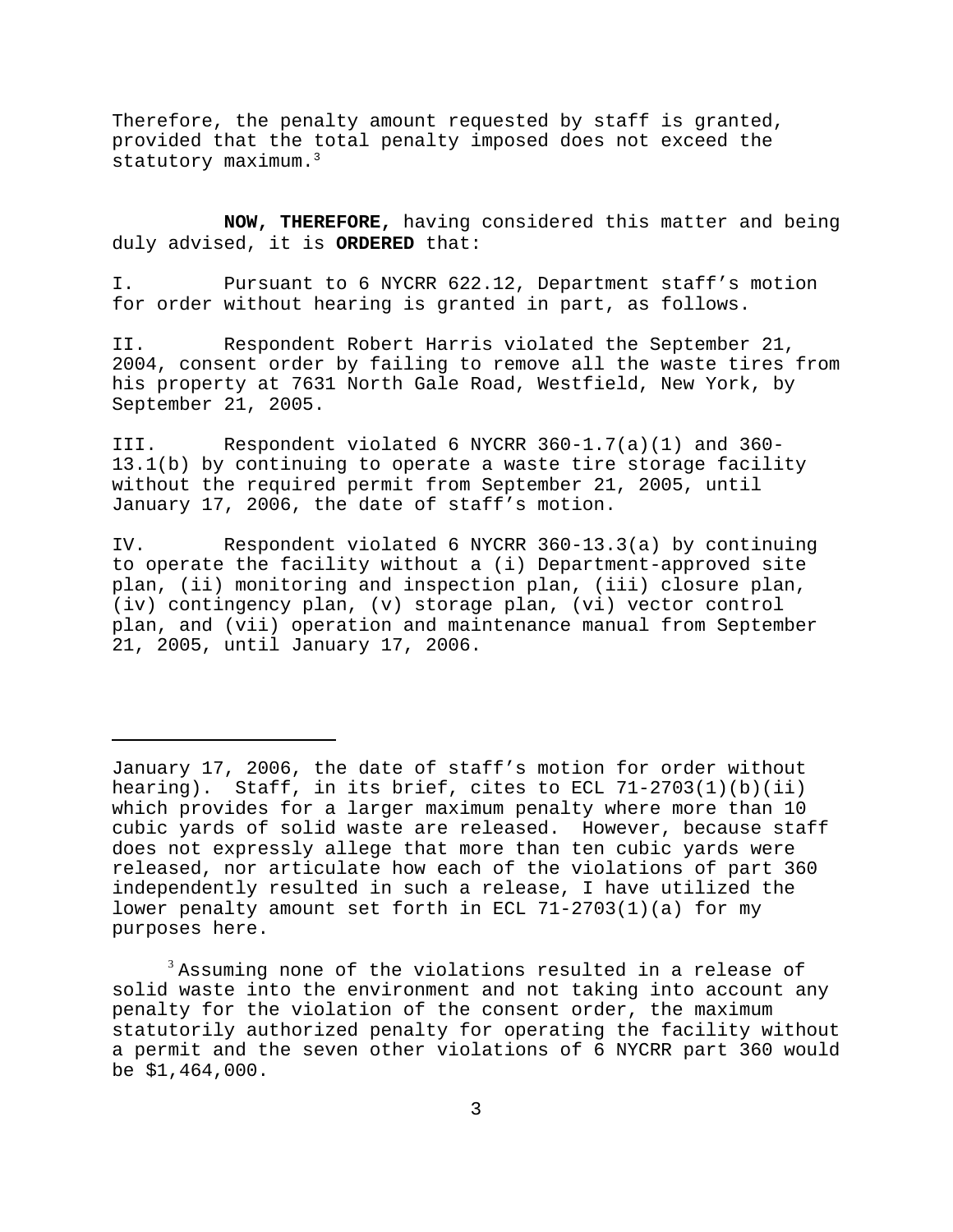V. For the violations determined herein, it is hereby ordered that:

A. Respondent is assessed a civil penalty of twentyfive thousand dollars (\$25,000) which payment shall be due within 30 days of the date of service of this order upon respondent.

B. Within 30 days of being presented with a written statement from the Department regarding the weight of waste tires the State has removed from the site, respondent shall pay an additional penalty calculated by the Department as the sum of \$2 for each 20 pounds of waste tires that the State shall have to manage under title 19 of ECL article 27, provided, however, that the total penalty imposed by this order may not exceed the maximum amount authorized by ECL 71-2703(1)(a) for the violations so determined by this order.

C. Respondent shall submit all payments in the form of a certified check, cashier's check or money order payable to the order of the "New York State Department of Environmental Conservation" and payment shall be delivered by certified mail, overnight delivery or hand delivery to the Department at the following address:

> New York State Department of Environmental Conservation 625 Broadway, 14<sup>th</sup> Floor Albany, New York 12233-5500 ATTN: Charles E. Sullivan, Jr., Esq. RE: VISTA Index No. CO9-20051227-4

VI. Respondent is directed to fully cooperate with the State and refrain from any activities that interfere with the State, its employees, contractors or agents in their abatement of the site's noncompliant waste tire stockpile.

VII. All communications from respondent to Department staff concerning this order shall be made to Charles E. Sullivan, Jr., Esq., at the address listed in this order.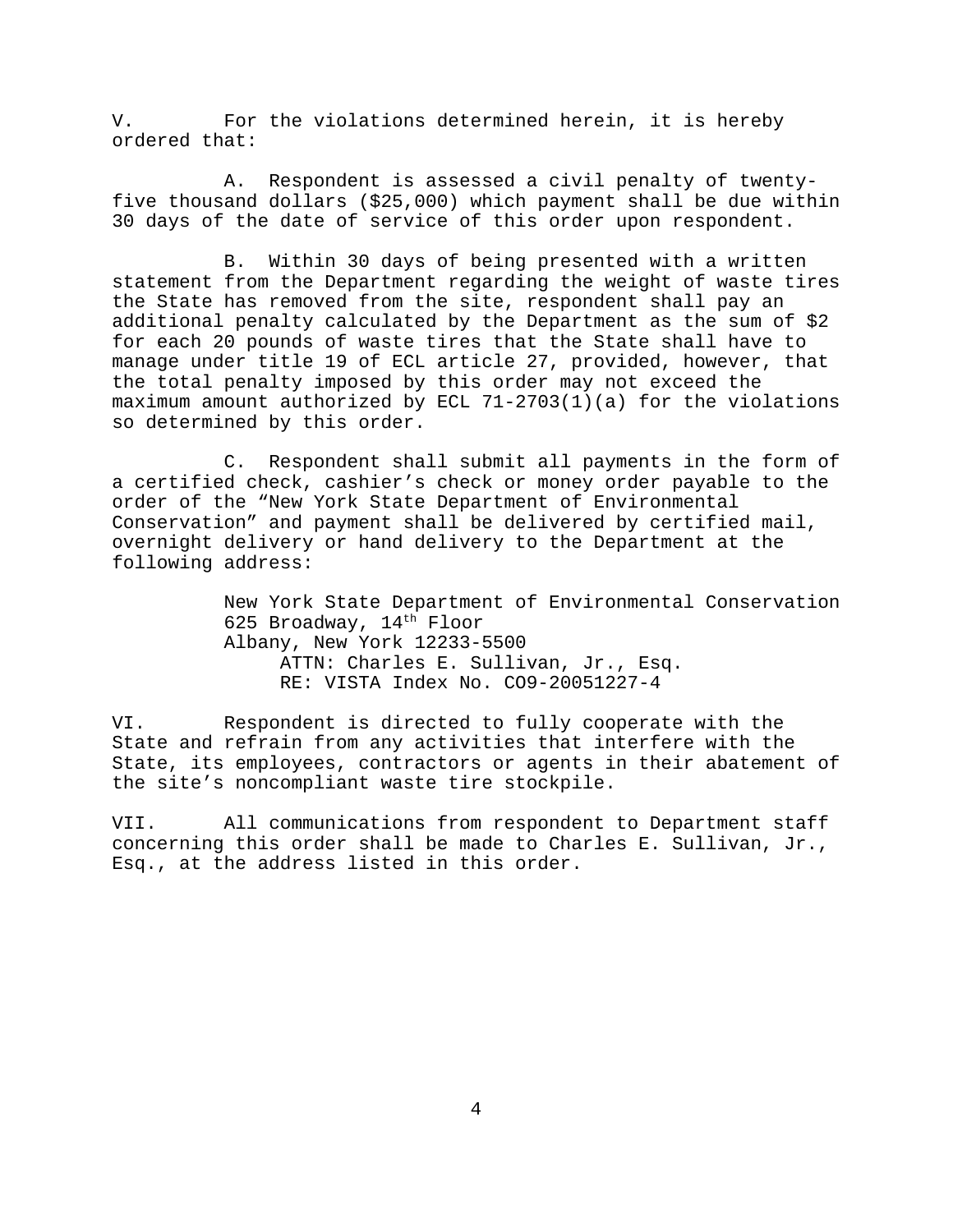VIII. The provisions, terms and conditions of this order shall bind respondent Robert Harris, and his agents, successors and assigns, in any and all capacities.

> For the New York State Department of Environmental Conservation

By:  $/s/$ Louis A. Alexander Assistant Commissioner

Dated: February 16, 2007 Albany, New York

TO: Robert Harris (via Certified Mail) Harris Auto Wrecking 7631 North Gale Road Westfield, New York 14787

> Charles E. Sullivan, Esq. (via Regular Mail) New York State Department of Environmental Conservation 625 Broadway,  $14^{\text{th}}$  Floor Albany, New York 12233-5500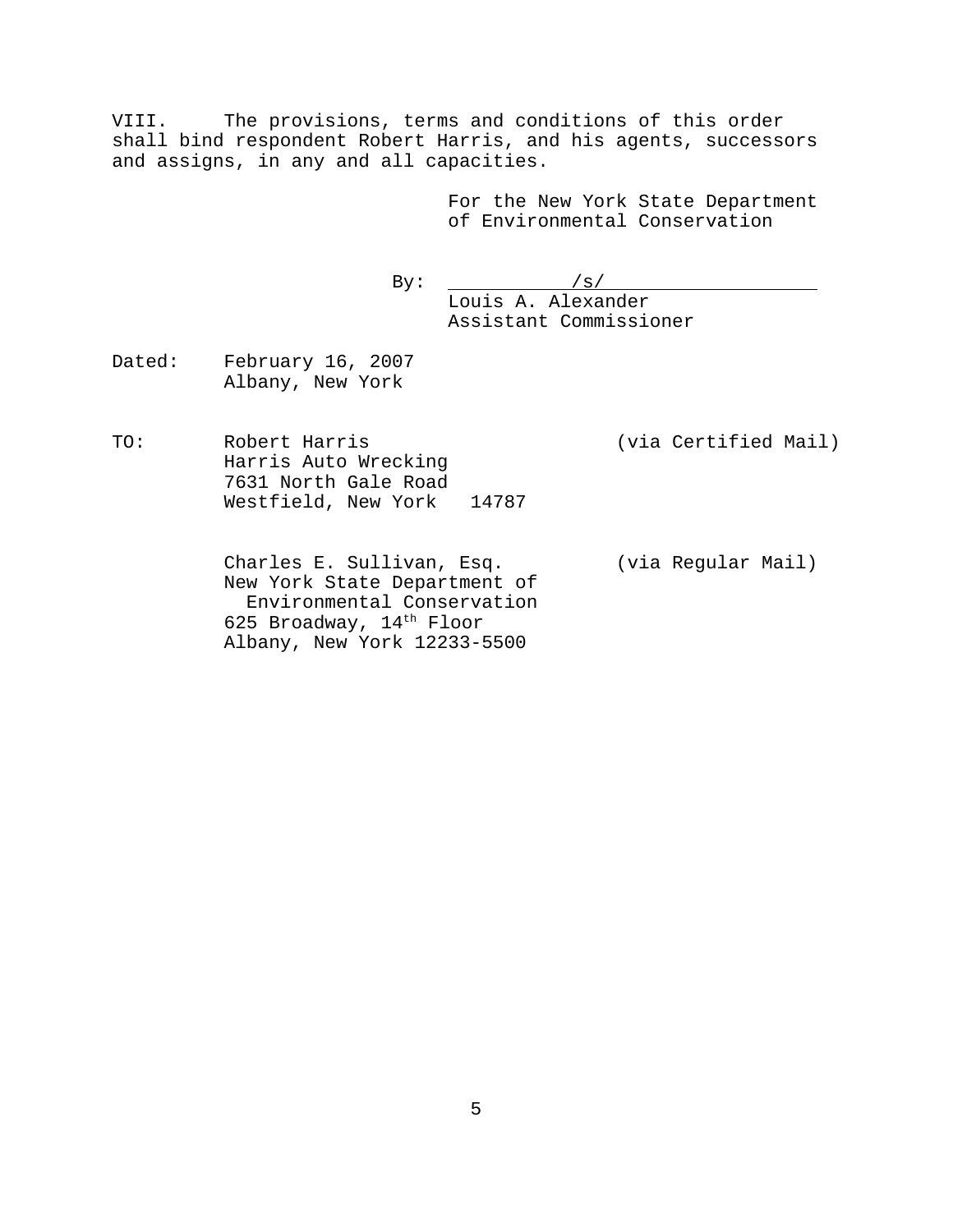#### STATE OF NEW YORK : DEPARTMENT OF ENVIRONMENTAL CONSERVATION

In the Matter of the Noncompliant Waste Tire Stockpile Located at 7631 North Gale Road, **HEARING REPORT ON** Westfield, New York, 14787, and Owned or **MOTION FOR ORDER** Operated **WITHOUT HEARING**

 $-by-$ 

VISTA INDEX No. **ROBERT HARRIS, CO9-20051227-4** 

Respondent.

#### Appearances:

- - Charles E. Sullivan, Jr., Esq., for the New York State Department of Environmental Conservation.

- - No appearance by or for Robert Harris, Respondent.

### PROCEEDINGS

Staff of the New York State Department of Environmental Conservation ("Department") commenced this administrative enforcement proceeding by service of a notice of motion and motion for order without hearing on Robert Harris, the Respondent. The motion was served, in lieu of a notice of hearing and complaint, pursuant to Section 622.12 of Title 6 of the Official Compilation of Codes, Rules and Regulations of the State of New York ("6 NYCRR"). Department Staff's motion papers, dated January 17, 2006, were mailed to the Respondent that day by certified mail. They were received by the Respondent on January 19, 2006, according to the return receipt furnished by the Department. This completed service pursuant to 6 NYCRR 622.3(a)(3).

According to 6 NYCRR 622.12(c), within 20 days of receipt of a motion for order without hearing, a response must be filed with the Department's chief administrative law judge, such response to include supporting affidavits and other available documentary evidence. No timely response was made; however, before the running of the 20 days on February 8, 2006, the Respondent called Mr. Sullivan, Department Staff counsel, asking whether Mr. Sullivan wanted to receive receipts substantiating the removal of at least some of the waste tires from the waste tire stockpile. Because of that call, during a conversation with the Respondent on February 14, 2006, Mr. Sullivan agreed not to pursue the motion for order without hearing provided the Respondent complied with certain directives in a letter he addressed to the Respondent on February 15, 2006. These directives involved the removal of all waste tires, first shredded and then whole, from the stockpile at a rate of no less than two 30-yard containers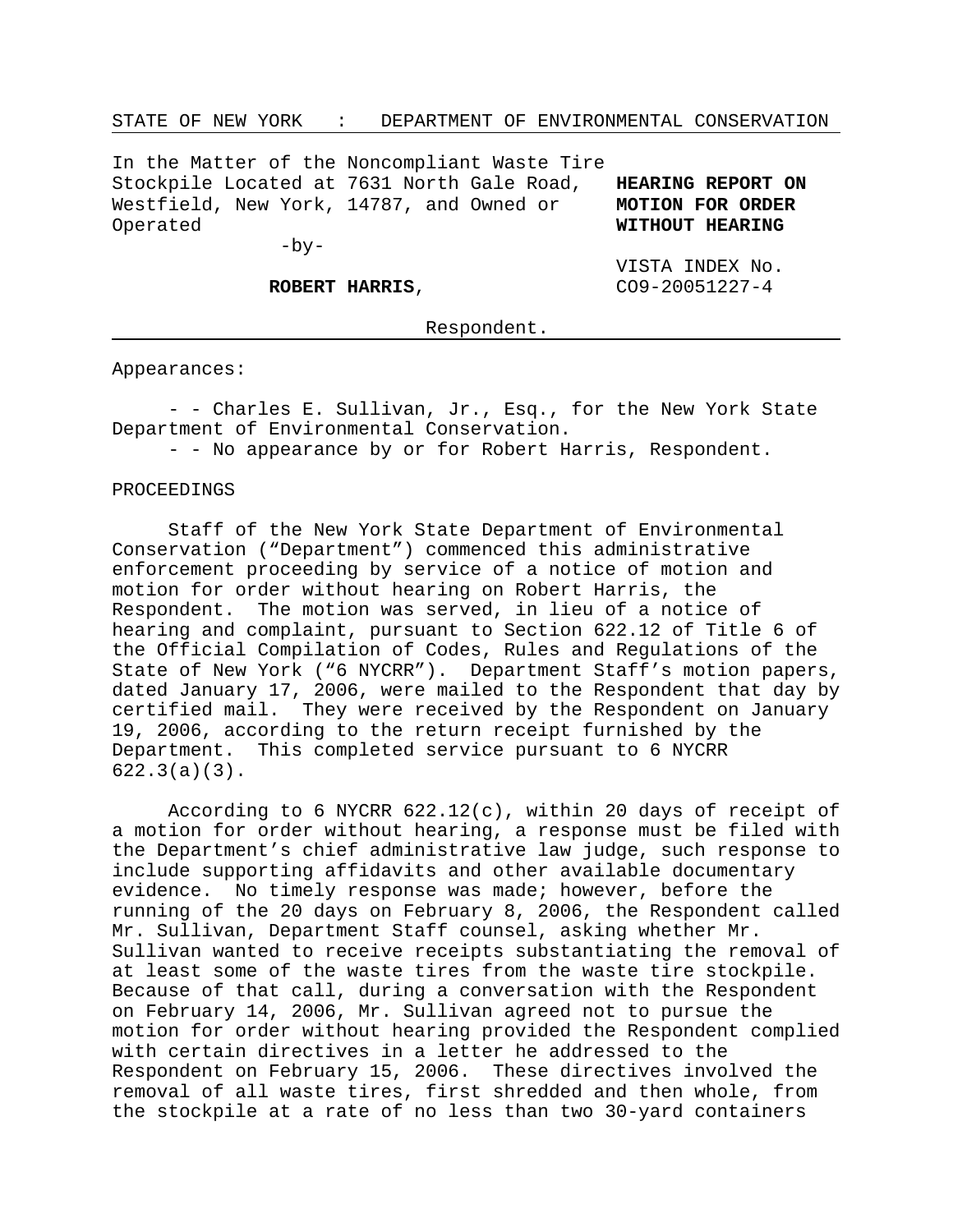per week, with weekly reporting to the Department of the Respondent's removal and disposition activities.

On March 7, 2006, the Department received disposal receipts for shipments of tire shreds from the Respondent, only one of which, dated March 2, 2006, concerned a shipment of tire shreds occurring after February 20, 2006. By e-mail dated May 17, 2006, Nancy Bartha of the Department's Region 9 Staff reported to Mr. Sullivan that the Respondent had failed to honor his obligations set out in Mr. Sullivan's February 15, 2006, letter, and that Staff had no indication that the Respondent had undertaken any further shred removal since March 2, 2006.

Based on Ms. Bartha's e-mail and photographs she had taken at the site on March 13, 2006, showing shredded tire piles, Mr. Sullivan wrote to the Chief ALJ on May 17, 2006, requesting that Staff's motion for order without hearing be granted. Mr. Sullivan wrote in his letter that after speaking with the Respondent on February 14, 2006, he had decided to exercise his prosecutorial discretion, and in a final good faith attempt to resolve this matter prior to submitting the motion papers, had agreed to hold the matter in abeyance provided the Respondent complied with the terms outlined in Mr. Sullivan's February 15 letter. Mr. Sullivan then added that, as demonstrated by Ms. Bartha's May 17 e-mail note and the photographs taken on March 13, Mr. Harris had failed to carry out the letter's terms, and as far as Department Staff could tell, had made little effort to comply. Accordingly, in his letter, which was copied to the Respondent, he indicated that Department Staff had decided to press forward with this proceeding.

Upon receipt of Mr. Sullivan's May 17 letter, the Chief ALJ assigned me this matter for a ruling on the motion for order without hearing.

#### CHARGES

According to the motion for order without hearing, the Respondent admits that he owns and operates a waste tire stockpile on a parcel of property at 7631 North Gale Road, Westfield, New York, that does not comply with the Department's Part 360 regulations governing such solid waste management facilities.

The motion states that the Respondent consented to the issuance of a Department order (Index No. CO9-20040528-103) dated September 21, 2004, which, among other things, obligated him to remove and properly dispose of all waste tires from the site by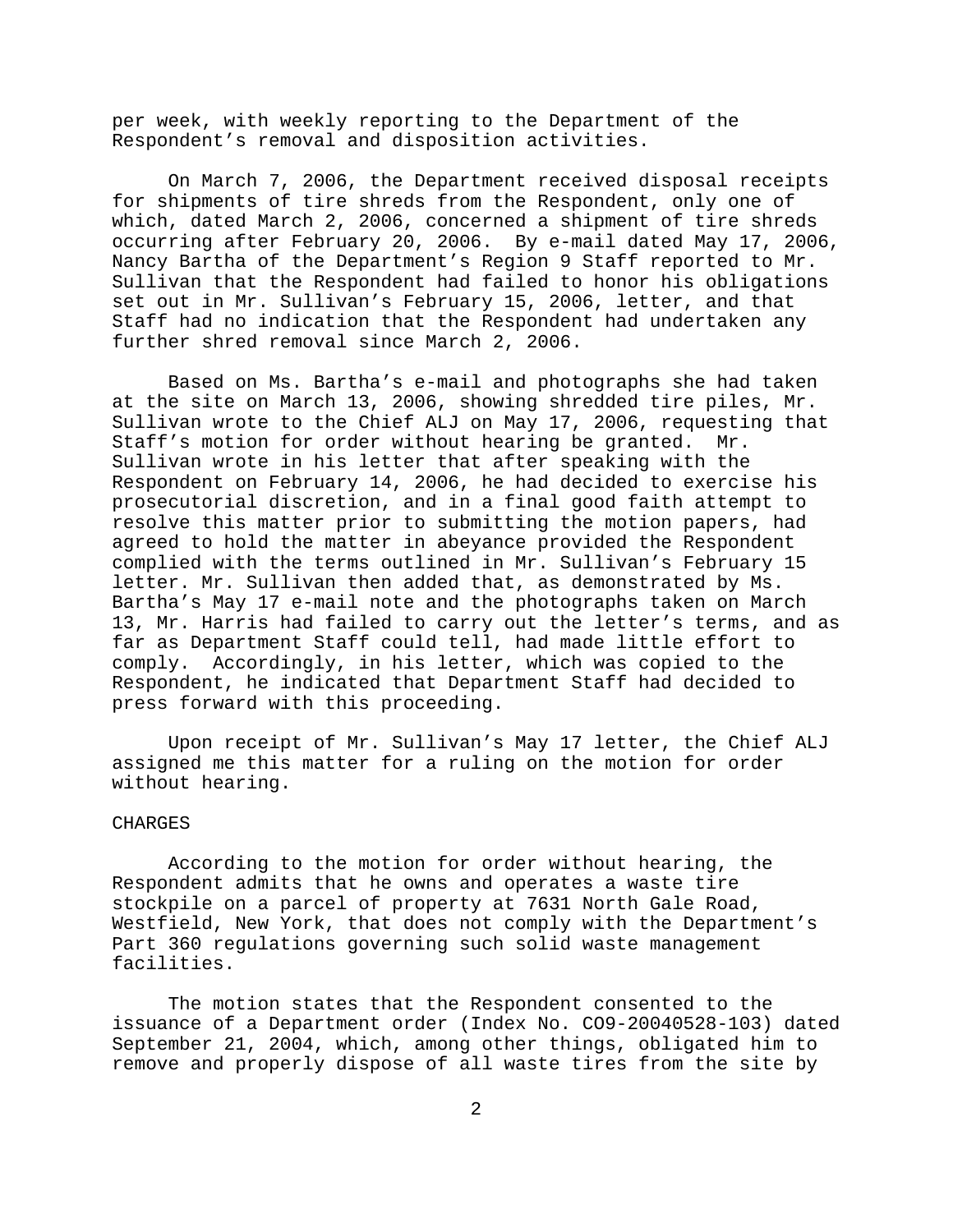September 21, 2005, and authorized him, after September 21, 2005, to accumulate up to 1,000 waste tires but only those taken from motor vehicles brought in for dismantling as part of his on-site automotive dismantling business.

The motion adds that the Respondent has violated the consent order by not having disposed of all waste tires at the site by September 21, 2005, by not having timely submitted a report on his removal and disposal activities, as also required under the consent order, and by having more than 1,000 waste tires on the site since at least September 22, 2005.

According to the motion, the Respondent has also violated the following regulations pertaining to waste tire storage facilities for the period since September 21, 2004:

 $-$  - 6 NYCRR 360-1.7(a)(1) and 360-13.1(b), in that he has continued to operate the waste tire storage facility without a permit to do so; and

 $-$  - 6 NYCRR 360-13.3(a), in that he has operated the waste tire storage facility without Department approval of a site plan, a monitoring and inspection plan, a closure plan, a contingency plan, a storage plan, a vector control plan, and an operation and maintenance manual, all of which are required for facilities used to store 1,000 or more tires at a time.

# RELIEF SOUGHT

Department Staff maintains that no material issues of fact exist and that the Department is entitled to judgment as a matter of law for the violations alleged above. Accordingly, Staff requests an order confirming the violations and ordering the Respondent to pay a civil penalty of \$25,000 plus the sum of \$2 for each 20 pounds of waste tires that the state shall have to manage under ECL Article 27, Title 19. Furthermore, Staff seeks an order requiring the Respondent to fully cooperate with the state and refrain from any activities that interfere with the state, its employees, contractors, or agents in their abatement of the site's noncompliant waste tire stockpile.

#### MOTION PAPERS

Department Staff's motion was made pursuant to 6 NYCRR 622.12(a), which provides that in lieu of or in addition to a notice of hearing and complaint, Staff may serve, in the same manner, a motion for order without hearing together with supporting affidavits reciting all the material facts and other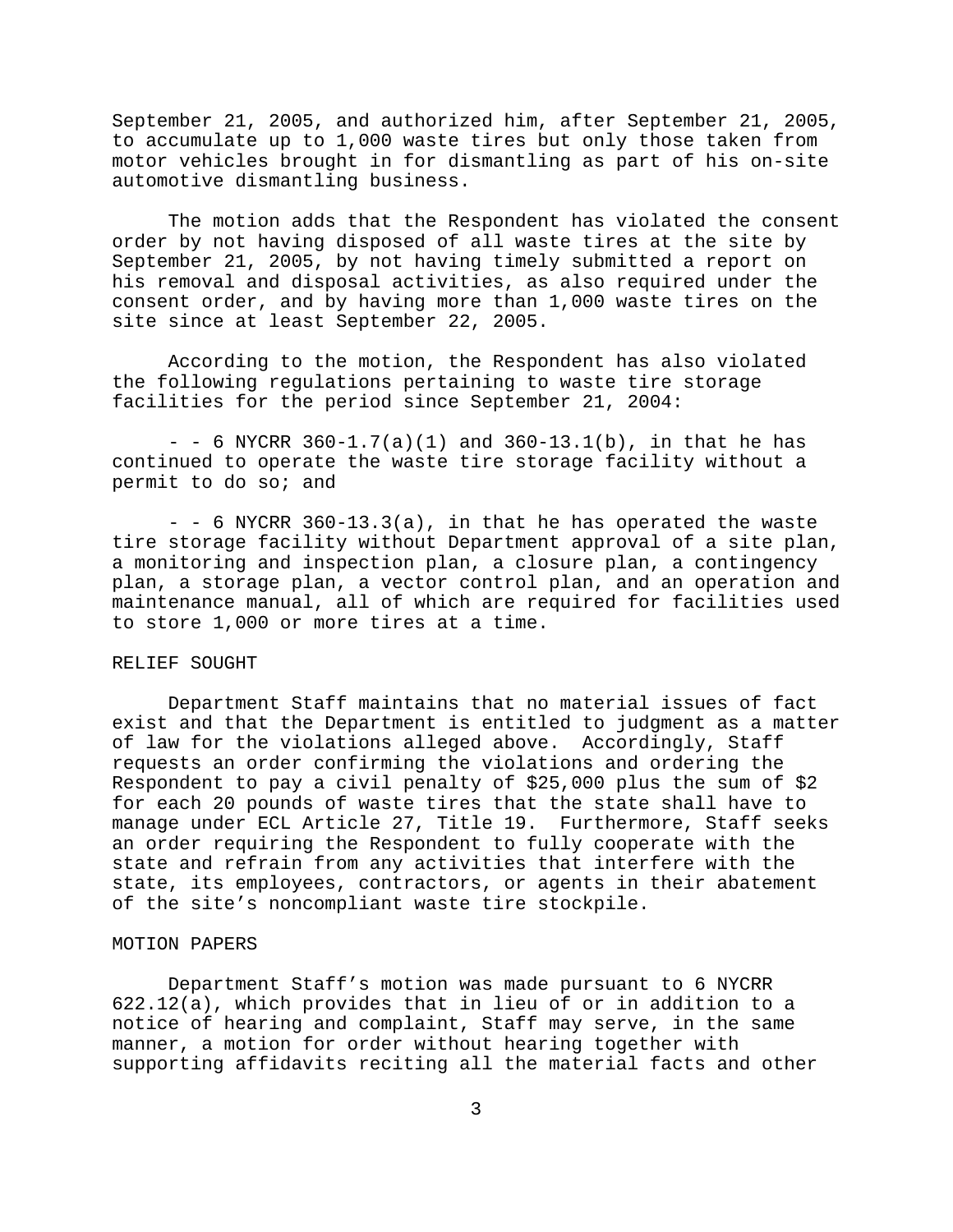available documentary evidence. Department Staff's motion for order without hearing is dated January 17, 2006, and is accompanied by a supporting brief from Mr. Sullivan. The brief, also dated January 17, 2006, includes references to two exhibits which are attached to the motion papers:

Exhibit "A" - - An affidavit of January 12, 2006, by Nancy J. Bartha, an environmental engineering technician in the Department's Region 9 office, with two attachments; and

Exhibit "B" - - An affidavit of January 10, 2006, by David Vitale, an engineer in the Department's central office in Albany.

#### FINDINGS OF FACT

1. The Respondent, Robert Harris, owns and operates a waste tire stockpile located at 7631 North Gale Road, Westfield, New York, which is also the location of his automobile dismantling business, Harris Auto Wrecking.

2. The Respondent consented to the issuance of an order on consent (VISTA Index No. CO9-20040528-103) dated September 21, 2004.

3. In that order, the Respondent expressly admitted his ownership and operation of the noncompliant waste tire stockpile, and that the site on which it was located was a solid waste management facility required to be, but not, permitted under 6 NYCRR Part  $360-1.7(a)(1)$  and  $360-13.1$ , because it contained more than 1,000 waste tires.

4. The consent order said that in the spirit of facilitating an amicable resolution of the matter, the Respondent agreed to immediately, upon the order's effective date (September 21, 2004), stop allowing any waste tires to come onto the site that were not found on a motor vehicle brought in for dismantling as part of the Respondent's ordinary business. The Respondent also agreed that by no later than one year from the order's effective date, he would have no waste tires on the site, and that within five calendar days after all the tires were removed, he would submit to the Department a report identifying all the transporters and transport vehicles, all the facilities accepting the waste tires, and the weight of tires in each vehicle's load.

5. According to the consent order, after the point was reached at which there were no waste tires on the site and the Respondent had submitted his report, the Respondent would be allowed to accumulate waste tires taken from motor vehicles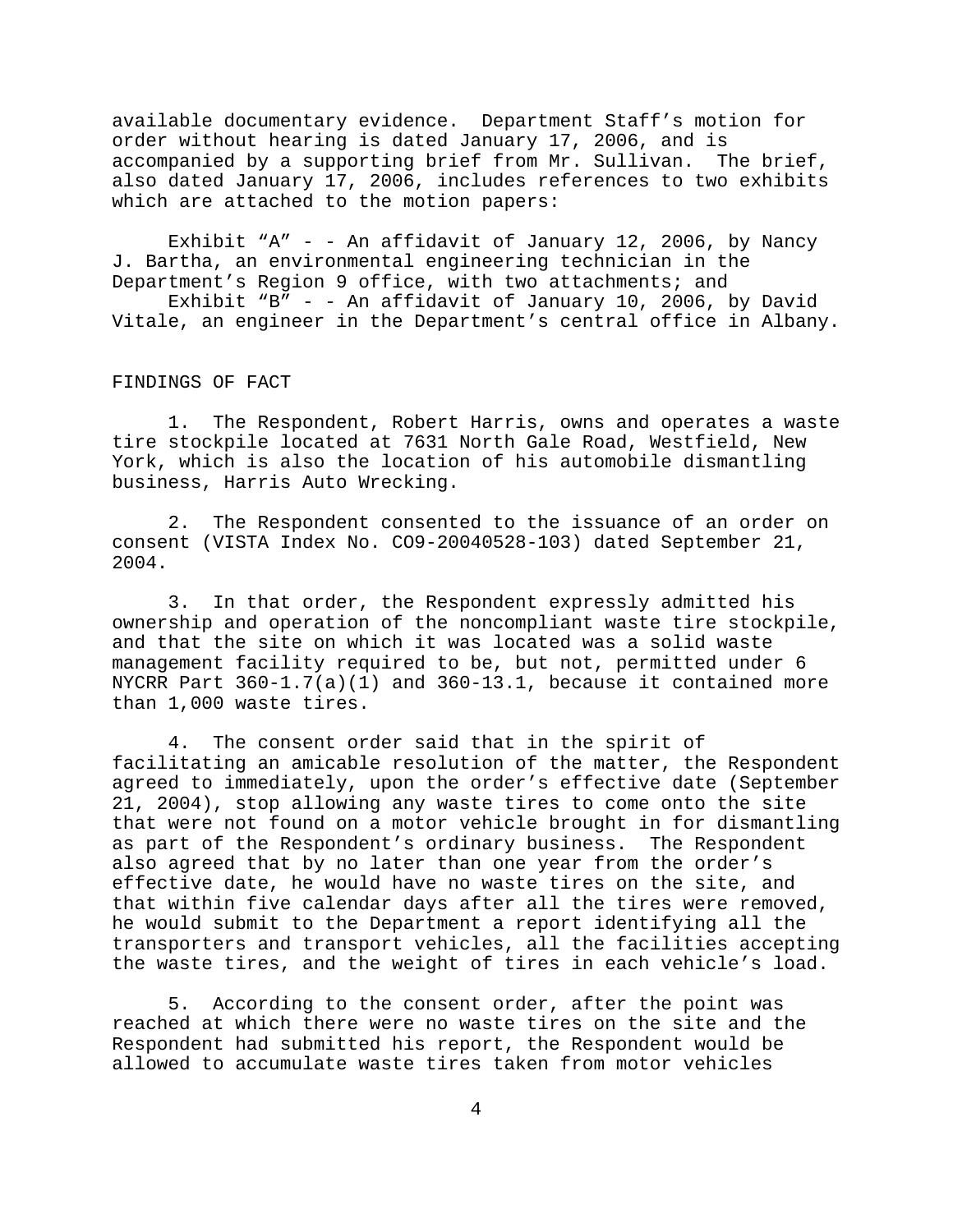brought in for dismantling as part of the ordinary course of his business provided the total number of waste tires at the site remained less than 1,000.

6. At the time the consent order was issued, Respondent had well more than 1,000 tires piled at his site. This remained the case until at least January 2006, when Staff served its motion for order without hearing.

7. On November 7, 2005, the site was inspected by Nancy Bartha, an environmental engineering technician with the Department's Region 9 office. Ms. Bartha inspected the site to see if the Respondent had met his obligations under the consent order, and concluded that he had not.

8. While there were many tires at the site on November 7, 2005, that appeared to have been newly placed there, there were also well more than 1,000 waste tires, whole as well as shredded, that had been at the site since well before September 21, 2004.

9. At no time prior to January 2006, when Staff made its motion, did the Respondent submit to the Department an application to construct or operate a solid waste management facility at the site, or a report, consistent with the consent order's requirements, confirming the removal of tires from the property.

10. At no time prior to January 2006 did the Department approve any of the following:

- - A site plan specifying the waste tire facility's boundaries, utilities, topography and structures;

- - A monitoring and inspection plan which addresses such matters as the readiness of fire-fighting equipment and the integrity of the security system;

- - A closure plan that identifies the steps necessary to close the facility;

- - A contingency plan designed to minimize hazards to human health and the environment resulting from fires or releases into the air, onto the soil or into groundwater or surface water;

- - A storage plan that addresses the receipt and handling of all waste tires and solid waste to, at and from the facility;

- - A vector control plan that provides that all waste tires be maintained in a manner which limits mosquito breeding potential and other vectors; and

- - An operation and maintenance manual covering the site's activities.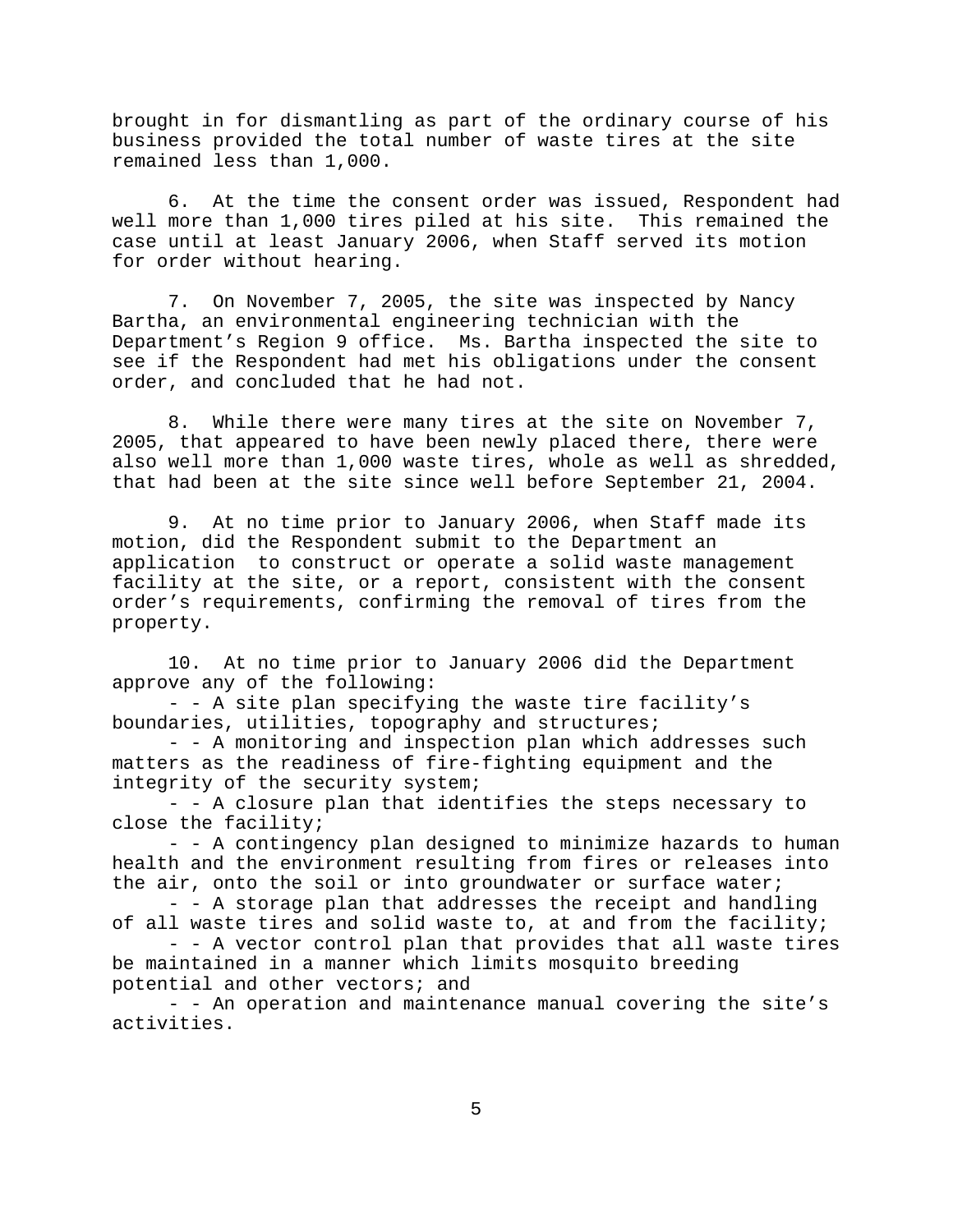11. Noncompliant waste tire stockpiles such as the Respondent's pose significant potential harm to the environment in a number of ways. The stagnant water that collects in waste tires provides an optimal breeding ground for numerous mosquito species that are associated with the spread of the West Nile virus, a mosquito-transmitted virus that can cause encephalitis in humans and that has been found in New York State since the fall of 1999.

12. Additionally, noncompliant stockpiles pose public health and safety hazards by their potential for fire. Tire fires are extremely flammable once ignited and burn vigorously. Fires at tire sites may burn above ground and, if the tires are buried, below the surface. Gaps and air pockets within a pile of tires make tire fires difficult to extinguish with water or even with foam or sand.

13. Fires at tire dumps may release large amounts of acrid smoke and extreme heat. Waste tire fires may also produce airborne emissions including particulate matter, polycyclic aromatic hydrocarbons, and other volatile hydrocarbons. Such emissions make it difficult for fire fighters and their equipment to even approach a fire and put it out.

14. According to U.S. Environmental Protection Agency studies of emissions from simulated open burning of waste tires during high burn rates, more than 50 potentially harmful organic compounds can be identified, most of them aliphatically, olefinically, or acetylenically substituted aromatics.

15. The high temperatures typically present in large-scale tire fires may pyrolyze the tires, which causes them to break down into their constituent parts, including approximately two to three gallons of petroleum per tire. When released, these constituent parts pose a significant threat to the surrounding environment and, in particular, to underlying groundwater and adjacent surface waters.

16. In addition, a wide variety of decomposition products are generated during scrap tire fires, including ash, sulfur compounds, polynuclear aromatic hydrocarbons usually detected in oil runoff, aromatic, napthenic and paraffinic oils, oxides of carbon and nitrogen, particulates and various aromatic hydrocarbons including toluene, xylene and benzene.

17. Fires have occurred at tire facilities in New York and other states. These fires can be catastrophic, resulting in, among other things, large public financial and resource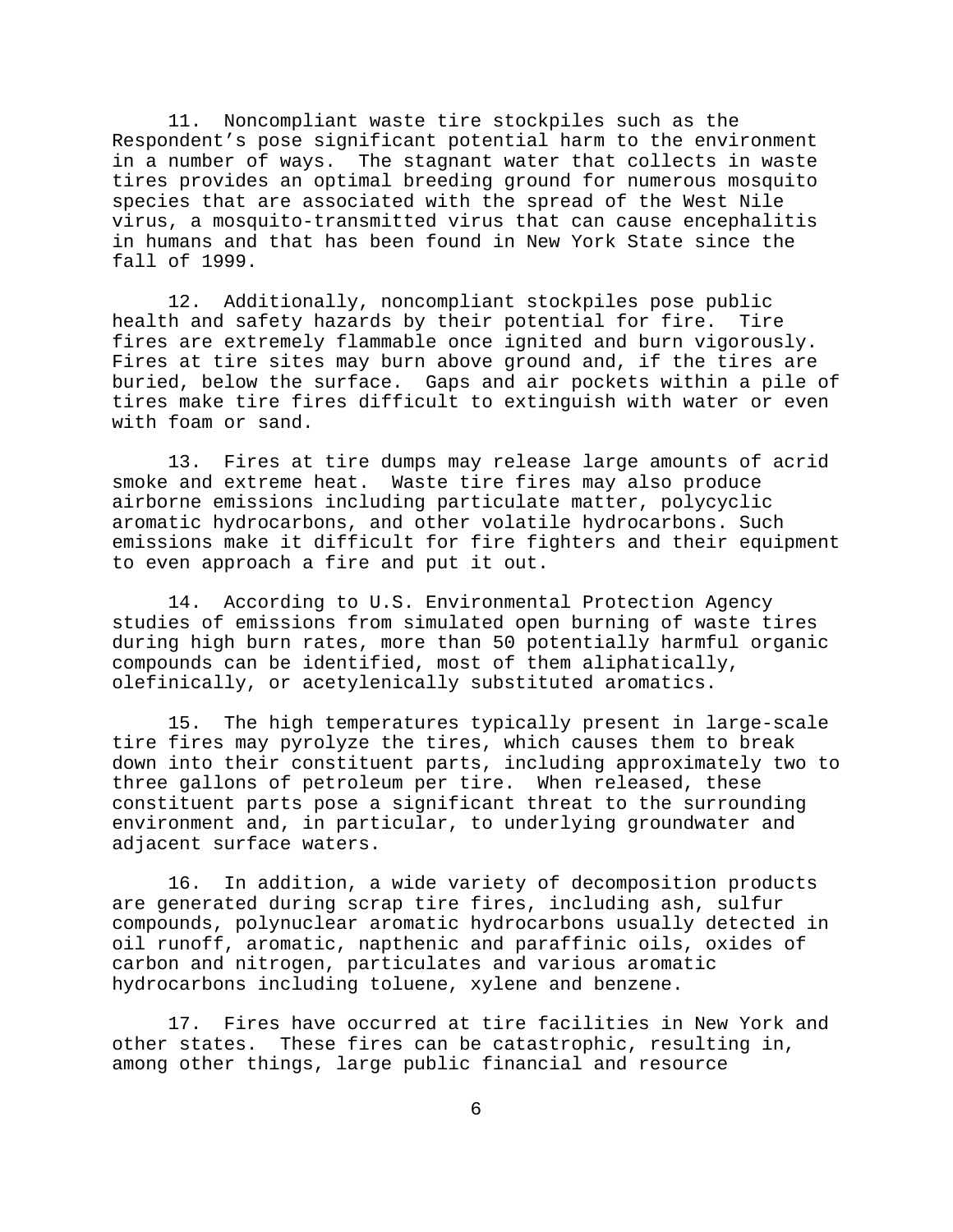expenditures to address them, mass evacuations to protect public safety, and oil releases that can detrimentally affect groundwater and surface waters.

# DISCUSSION

# Nature of the Motion

Department Staff served its motion for order without hearing in lieu of a complaint, and the Respondent failed to respond in writing within 20 days of his receipt of the motion on January 19, 2006. Although his failure to respond in a timely manner would entitle Staff to a default judgment pursuant to 6 NYCRR 622.15, Staff argues that, based upon the facts of this matter, it is also entitled to a judgment on the merits of its claims, and requests that the Commissioner order accordingly. In light of Staff's request, its papers are herein treated, pursuant to 6 NYCRR 622.12, as an unopposed motion for order without hearing.

# Standards for Motion for Order Without Hearing

A motion for order without hearing is governed by the same principles as a motion for summary judgment pursuant to New York Civil Practice Law and Rules ("CPLR") 3212. Section 622.12(d) provides that a motion for order without hearing "will be granted if, upon all the papers and proof filed, the cause of action or defense is established sufficiently to warrant granting summary judgment under the CPLR in favor of any party." That section also provides that the motion may be granted "in part if it is found that some but not all such causes of action or any defense thereto is sufficiently established."

In this case, there has been no written response to Department Staff's motion, meaning that Staff's is the only evidence that has been filed. Once it is concluded that Staff has carried its initial burden of establishing a prima facie case on the factual allegations underlying each of the claimed violations, it may then be determined whether those claims have been established as a matter of law. If so, Department Staff's motion may be granted.

#### Violations of Consent Order

In its motion for order without hearing, Department Staff alleges that the Respondent violated the September 21, 2004, consent order (1) by not having disposed of all waste tires at the site by September 21, 2005, (2) by not having timely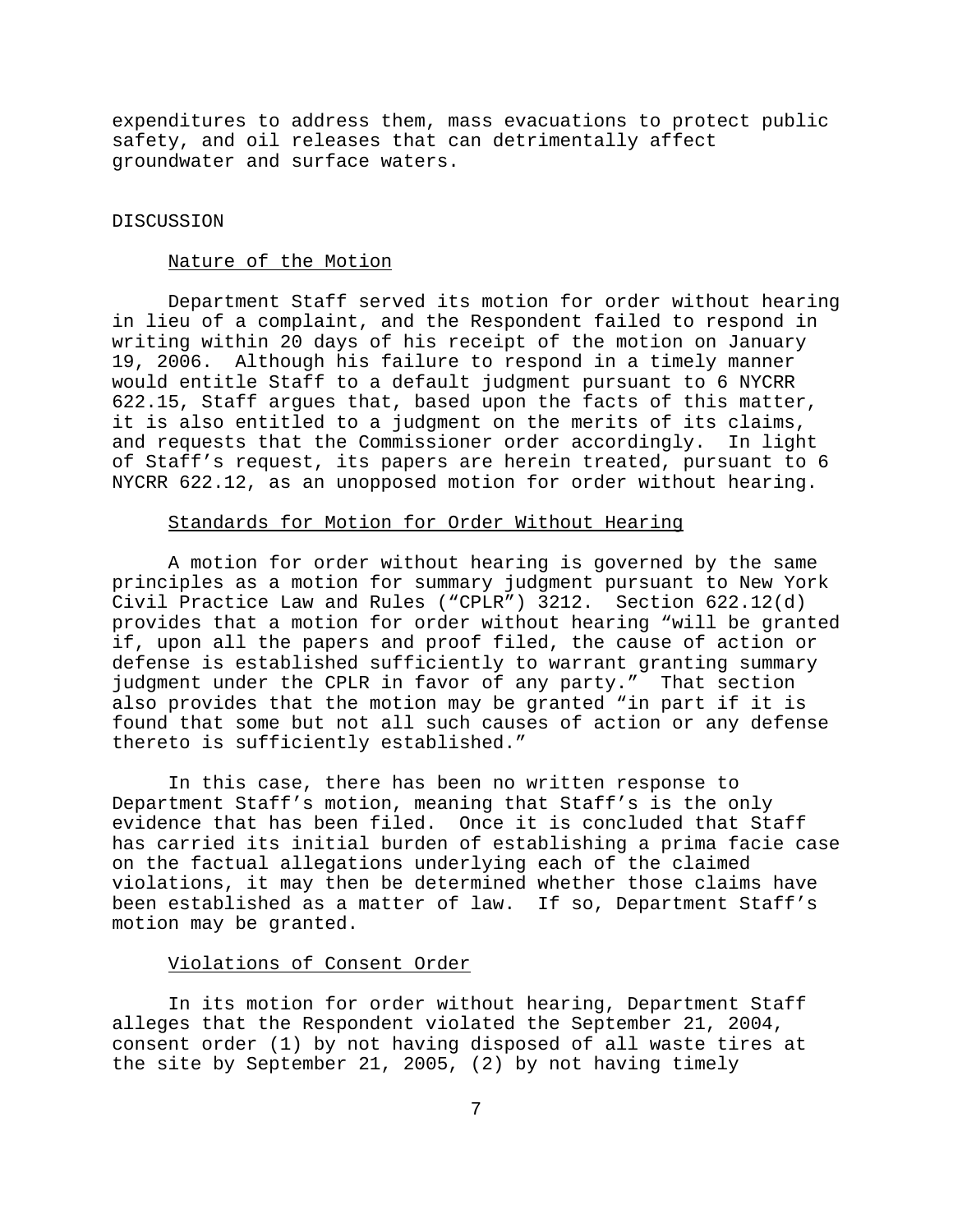submitted a report on his removal and disposal activities, and (3) by having more than 1,000 waste tires on the site since at least September 22, 2005.

The 2004 consent order (a copy of which is Attachment 1 to Ms. Bartha's affidavit) demonstrates the Respondent's agreement to remove and properly dispose of all waste tires at the site within a year after the order was executed, and to report those activities to the Department within five days after they were completed. It also confirms an express understanding that if the tires were removed and the proper report was filed with the Department, the Respondent could again accumulate up to 1,000 waste tires taken from motor vehicles brought to the site for dismantling.

The Respondent did not meet his obligations to remove and properly dispose of tires at the site by September 21, 2005, as evidenced by the affidavits of Ms. Bartha and Mr. Vitale, which are attached to the order.

Ms. Bartha's affidavit and accompanying report for a facility inspection she conducted on November 7, 2005, indicate that the cleanup anticipated by the consent order did not occur. She writes in her affidavit that on November 7, 2005, she saw at the site a number of waste tires that appeared to have been newly placed there, and more than 1,000 waste tires, whole as well as shredded, that had been at the site since well before September 21, 2004, based on previous site inspections she had conducted and the Respondent's own admission that he had not completed the waste tire cleanup as required under the consent order.

Also, Ms. Bartha notes in her report that on November 7, 2005, the Respondent had a few men removing the rims from tires in piles that appeared to have been created recently, and that the Respondent told Ms. Bartha he intended to sell the rims for scrap and then use the sale proceeds to dispose of the shredded tire pile. According to Ms. Bartha's report, the Respondent also said that the whole tires on the site, including those that were there on and before September 21, 2005, and those put there since, would not be removed from the site and properly disposed until possibly the summer of 2006.

Not only did the Respondent fail to remove the tires from his site by September 21, 2005, he failed to make the report anticipated under the consent order, which, if it existed, would be some evidence that the removal had occurred. According to the consent order, that report was to have been submitted to David Vitale, an environmental engineer in the Department's Division of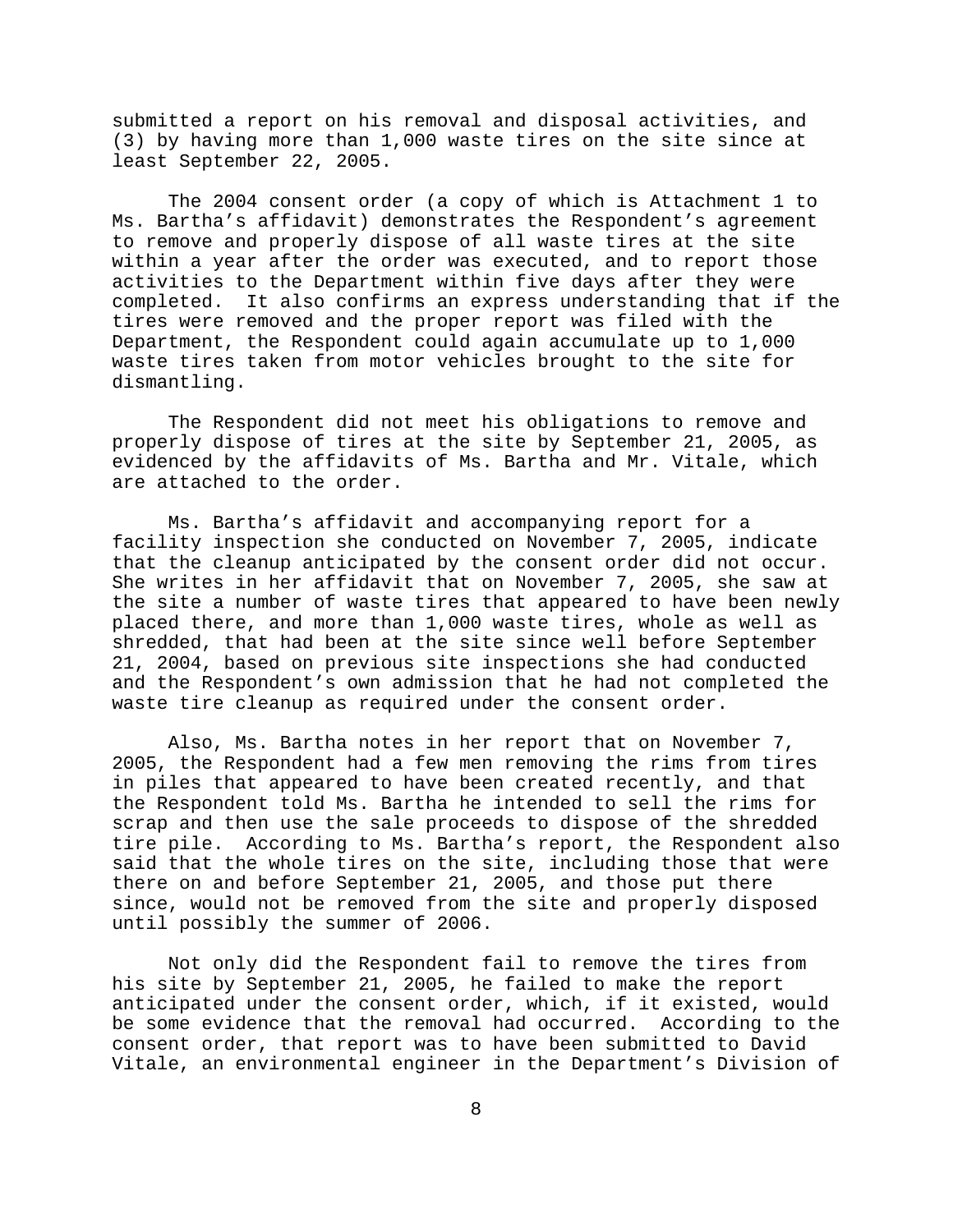Solid & Hazardous Materials. Mr. Vitale, who works at the Department's central office in Albany, submitted an affidavit of January 10, 2006, as part of Staff's motion. As of that date, Mr. Vitale had not yet received the report, which, had the Respondent met the clean-up deadline in the consent order, would have been due no later than the end of September 2005.

Because the Respondent did not meet the clean-up deadline, he was in violation of the consent order as of September 21, 2005, a violation that continued at least until November 7, 2005, according to Staff's motion papers, and apparently is ongoing, based on Mr. Sullivan's May 17, 2006, letter. The Respondent's failure to submit the report anticipated under the consent order is not a separate violation, because, according to the order's terms, the report was to have been made "[w]ithin five days after Respondent shall have no waste tires on the site." At the time Staff's motion was filed, the Respondent had not fully rid the site of waste tires, so the precondition for submitting the report had not occurred.

The consent order states, "It is expressly understood that after the point is reached at which there are no waste tires on the Site and after Respondent shall have submitted to the Department the report identified in . . . this Order, Respondent may accumulate waste tires taken from motor vehicles brought in for dismantling as part of the ordinary business of the Respondent provided the total number of waste tires at the site remains less than 1,000." This understanding is consistent with 6 NYCRR 360-13.1(b), which provides that no person shall engage in storing more than 1,000 or more tires at a time without first having obtained a permit to do so from the Department. According to Ms. Bartha's report, there were well more than 1,000 waste tires at the site when she inspected it on November 7, 2005. That was a violation of Section 360-13.1(b) because the Respondent lacked a waste tire storage facility permit, but it was not a separate violation of the consent order, since, in this regard, the consent order merely restated what the regulation requires, without imposing a special obligation on the Respondent.

In summary, the Respondent violated the consent order, as the Department alleges, but only by not having disposed of all waste tires at the site by September 21, 2005. Because he has not fully rid the site of waste tires, he has not been obliged to submit the report required under the consent order. Also, his continuing unpermitted storage of more than 1,000 waste tires at the site is a violation of 6 NYCRR 360-13.1(b), but not a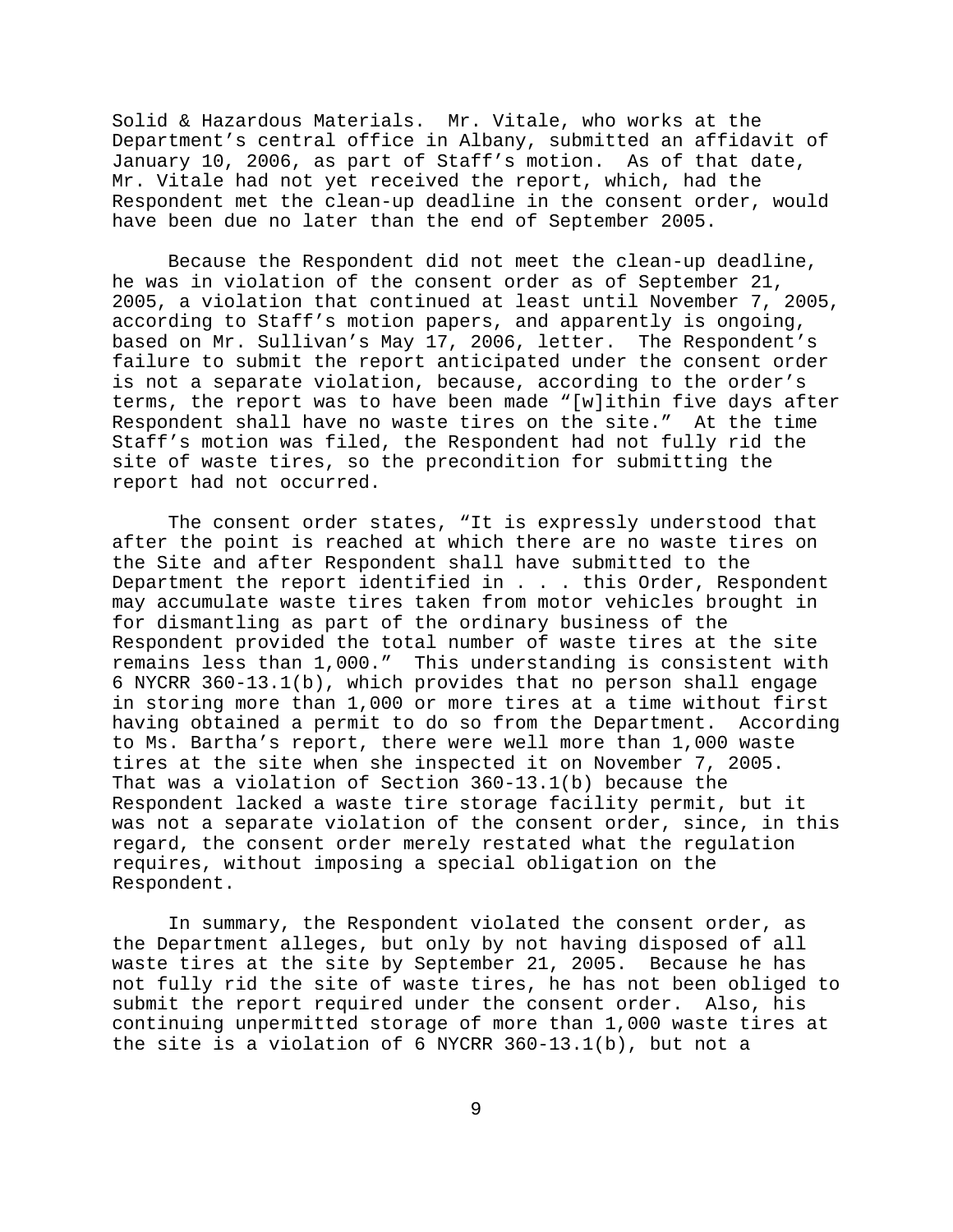separate violation of the consent order, which merely reflects an understanding of the regulatory requirement.

# Regulatory Violations

Apart from the alleged violations of the consent order, Department Staff also alleges that the Respondent, during the period since September 21, 2004, has violated the following regulations:

 $-$  - 6 NYCRR 360-1.7(a)(1) and 360-13.1(b), for continuing to operate a waste tire storage facility without the required Department permit; and

- - 6 NYCRR 360-13.3(a), for operating the facility without a Department-approved site plan, monitoring and inspection plan, closure plan, contingency plan, storage plan, vector control plan, and operation and maintenance manual.

The permitting violation is demonstrated by the January 12, 2006, affidavit of Ms. Bartha, which states that she conducted a diligent search of the Department's files concerning the site, and found no solid waste management facility permit authorizing operation of the waste tire storage facility. Not only was there no permit, but, according to Ms. Bartha, there was no record of a permit application by the Respondent to construct or operate the facility.

Section 360-1.7(a)(1) establishes the permitting requirement for construction and operation of a solid waste management facility, and Section 360-13.1(b) establishes that same requirement for such a facility used to store 1,000 or more waste tires at a time. The 2004 consent order included an express admission by the Respondent that he had been violating these regulations, and set a schedule under which the Respondent agreed to remove all waste tires from his site by September 21, 2005, and, once that happened, to accumulate no more than 1,000 waste tires in the future. There was no requirement in the order that the Respondent seek a waste tire storage facility permit, presumably because it was understood that, once the site was emptied of tires, he would not again be accumulating enough to need one.

As noted above, Ms. Bartha's site inspection on November 7, 2005, confirmed that there were well over 1,000 waste tires at the site, whole as well as shredded, that had been there since well before September 21, 2004. This demonstrates a violation for the period from September 21, 2005, to the inspection date. Though the Respondent has never had a permit to operate his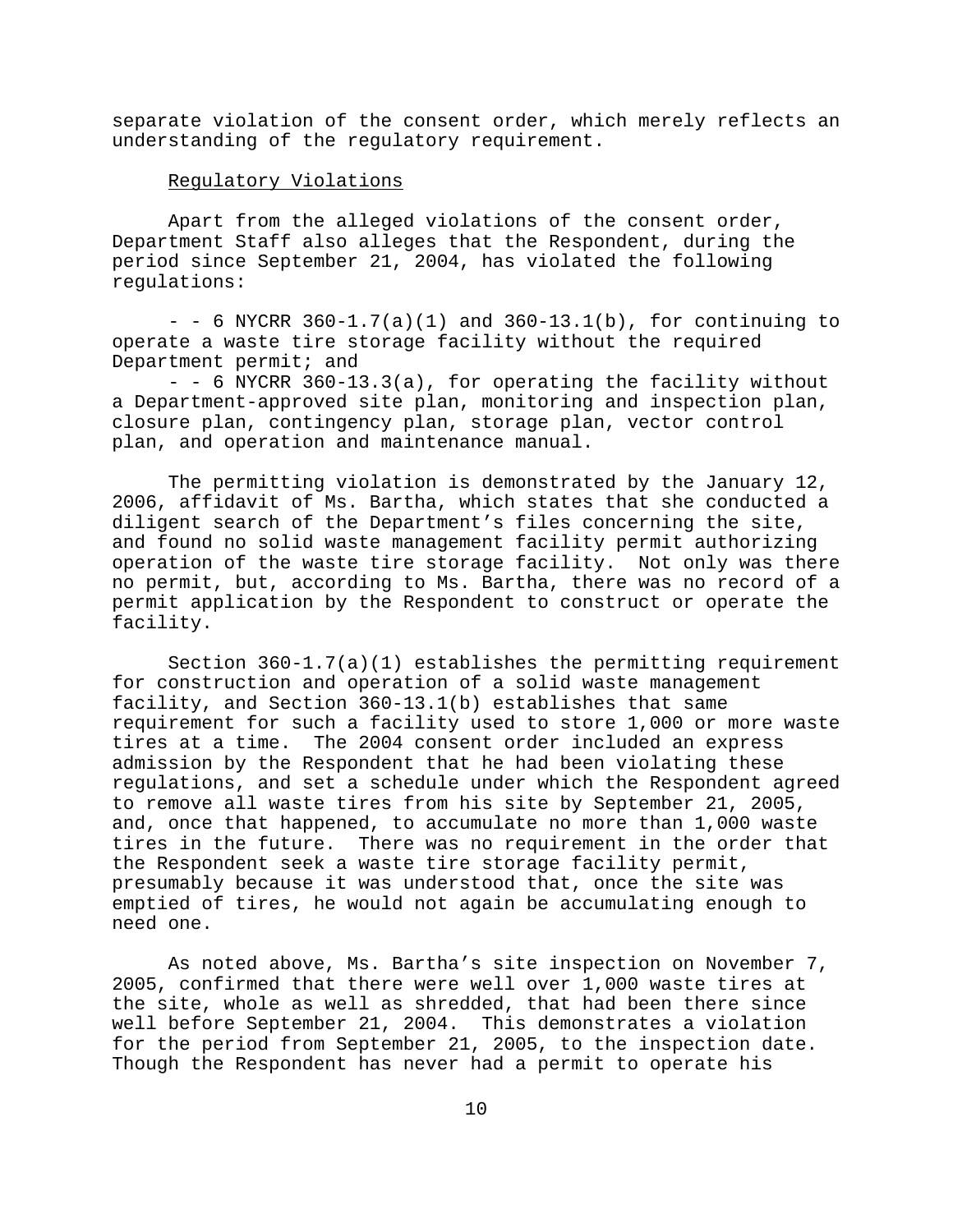facility, a violation of 6 NYCRR  $360-1.7(a)(1)$  and  $360-13.1(b)$ cannot be found for the year leading up to September 21, 2005, because, for that time, the Respondent operated under the authority of the consent order, with the understanding that, at some point before the end of that period, he would remove all the waste tires from the site. [See 6 NYCRR 360-13.1(f)(2), which indicates that a facility storing more than 1,000 waste tires for longer than 60 days is not considered a disposal facility in violation of Part 360 if it is under consent order with the Department.] For the period after September 21, 2005, his failure to remove the more than 1,000 waste tires that were at the site on September 21, 2004, constituted a violation of the Part 360 permitting requirements as well as a violation of the consent order he had signed.

Beyond the permitting violations, the Respondent also violated operational requirements governing waste tire storage facilities where more than 1,000 waste tires are held at a time. According to the Department's regulations, an application for an initial permit to construct and operate a waste tire storage facility used to store 1,000 or more waste tires at a time must include, among other things, the following:

- - A site plan specifying the waste tire facility's boundaries, utilities, topography and structures [6 NYCRR 360- 13.2 (b)];

- - A monitoring and inspection plan which addresses such matters as the readiness of fire-fighting equipment and the integrity of the security system  $[6 \text{ NYCRR } 360-13.2(e)]$ ;

- - A closure plan that identifies the steps necessary to close the facility  $[6$  NYCRR 360-13.2(f)];

- - A contingency plan designed to minimize hazards to human health and the environment resulting from fires or releases into the air, onto the soil and into the groundwater [6 NYCRR 360- 13.2(h)(1)];

- - A storage plan that addresses the receipt and handling of all waste tires and solid waste to, at and from the facility [6 NYCRR 360-13.2(i)]; and

- - A vector plan that provides that all waste tires be maintained in a manner which limits mosquito breeding potential and other vectors  $[6$  NYCRR  $360-13.2(j)(1)].$ 

The regulations also require that all plans required by the regulations for a facility used to store 1,000 or more waste tires at a time, including the plans referenced above, be incorporated into a final operations and maintenance manual, a copy of which must be maintained and available for reference and inspection at the facility [6 NYCRR 360-13.3(a)].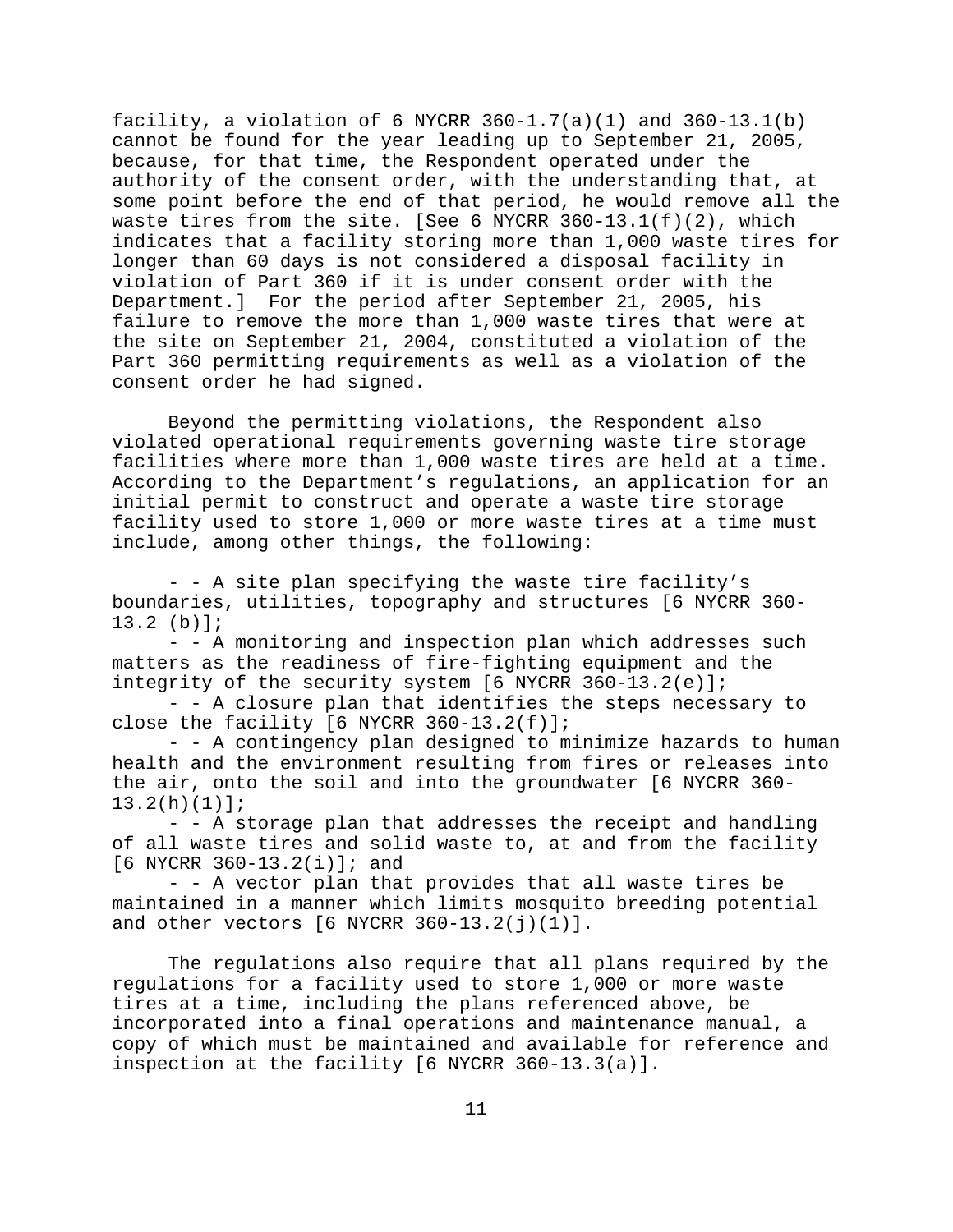According to Ms. Bartha's affidavit, her diligent search of the Department's files concerning this site turned up no record of Department approval of any of the above-referenced plans, and also no record of Department approval of an operations and maintenance manual covering the site's activities. The Respondent's operation of the waste tire storage facility without such plans approved by the Department and incorporated into an operations and maintenance manual violates 6 NYCRR 360-13.3(a), one violation for each plan and another for the manual.

Section 360-13.3(a) requires that all activities at a waste tire storage facility subject to Part 360 permitting requirements "must be performed in accordance with the plans required by this Part and approved by the Department." Not only were no plans approved by the Department, no plans were apparently submitted for approval, given Ms. Bartha's statement that she found no record of an application by the Respondent to construct or operate a waste tire storage facility.

The Respondent's continued operation of the facility after September 21, 2005, in the absence of Department-approved plans and an operations and maintenance manual violates 6 NYCRR 360- 13.3(a), but only for the period after September 21, 2005, because, as noted above, the facility operated for the preceding year under the authority of the consent order. The Department treats the failures to submit the required plans as violations of operational requirements separate and distinct from the failure to apply for or obtain a waste tire storage facility permit. [See Commissioner's Supplemental Orders in Matter of Wilder, September 27, 2005, and Matter of Hornburg, May 5, 2006, and the accompanying ALJ's hearing reports in both matters.]

#### Requested Relief

The Department requests a civil penalty of \$25,000 to be paid immediately, plus an additional amount equal to the sum of \$2 for each 20 pounds of waste tires that the state shall have to manage under ECL Article 27, Title 19. A penalty based in part on the tonnage of waste tires stored at the site cannot be precisely determined until the tires are weighed during removal. However, based on the understanding that 20 pounds is the weight of one tire and there are a few thousand tires at the site, the total penalty could be in the range of close to \$30,000 or more.

Such a penalty would be far below the statutory maximum that could be assessed based on continuing violations of the consent order and the Part 360 regulations simply for the period between September 21, 2005, and November 7, 2005, the date of Ms.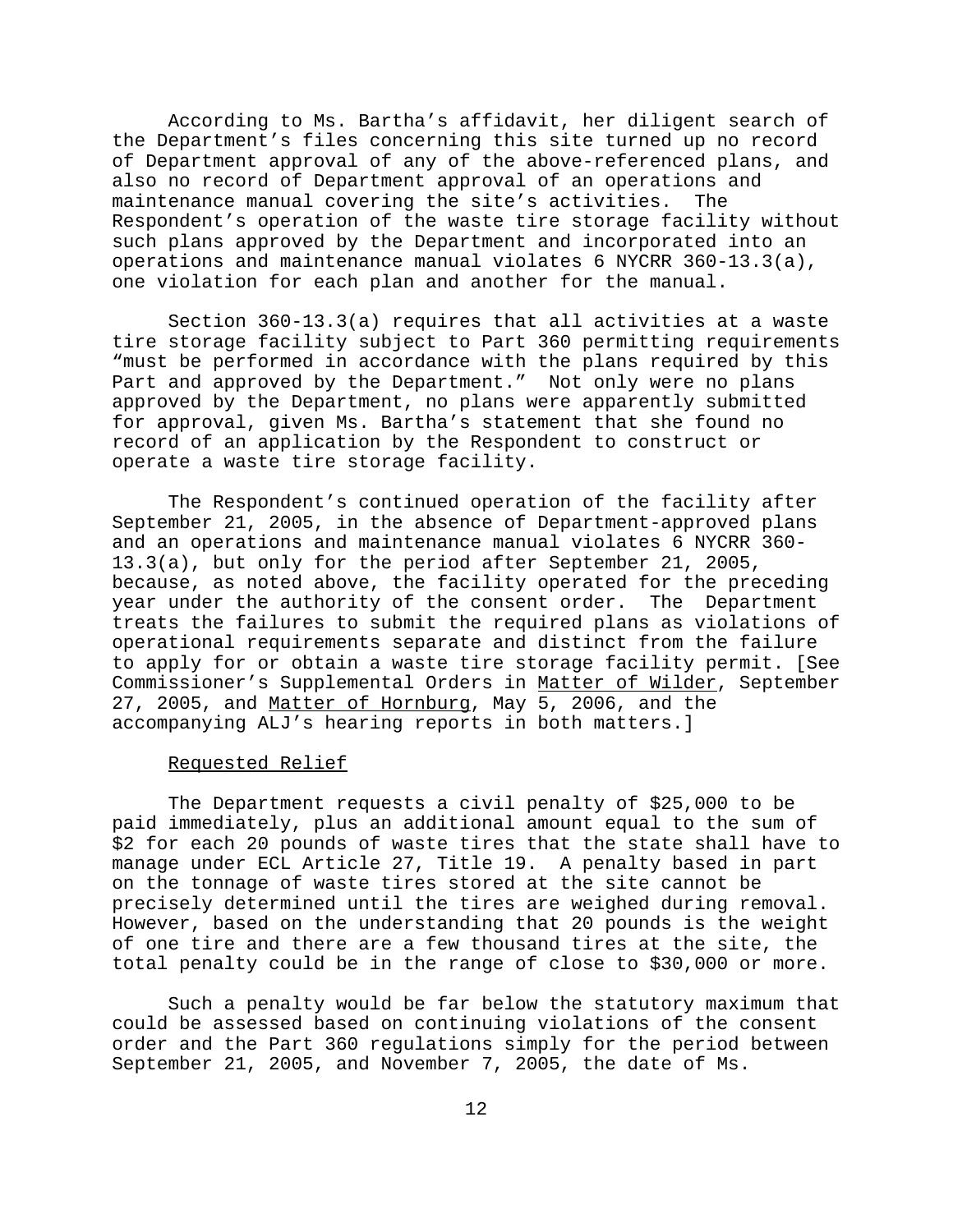Bartha's inspection. ECL  $71-2703(1)(a)$  provides that "[a]ny person who violates any of the provisions of, or who fails to perform any duty imposed by [ECL Article 27, Title 7] or any rule or regulation promulgated pursuant thereto . . . or any final determination or order of the commissioner made pursuant to this title shall be liable for a civil penalty." Since May 15, 2003, the penalty has been \$7,500 per violation and an additional \$1,500 for each day during which the violation continues (L2003, ch 62, pt C, Section 25). Any one of the violations demonstrated by the Department, by itself, would in all likelihood support the modest penalty sought by Staff.

Staff's proposed penalty is reasonable and rational, supported by law and the record in this matter, and consistent with the type of relief Staff has requested, and the Commissioner has ordered, in similar matters. The relief is also consistent with the Commissioner's civil penalty policy, which was issued on June 20, 1990 as a guide for developing penalties for violations of the ECL and the Department's regulations.

According to this policy, remedial or abatement actions do not replace the need for civil penalties. Such penalties, the policy states, are needed to deter future violations of the law, by removing any economic benefit for non-compliance, and to reflect the seriousness of violations in relation to both the potential harm and actual damage they cause, and their relative importance in the regulatory scheme.

The \$25,000 penalty reflects both the Respondent's disregard of the consent order, under which he was to have rid his site of waste tires, as well as the continuing operation of a waste tire storage facility without the required permit and the plans that would be part of a permit application. The additional penalty of \$2 for each 20 pounds of waste tires that the state shall have to manage is an attempt to make the total penalty proportionate to the effort the state must expend to remediate the site. Similar penalty structures have been employed in comparable cases, including Matter of Wilder (Supplemental Order of the Commissioner, September 27, 2005, assessing a penalty of \$50,000 plus \$2 for each 20 pounds of tires the state shall have to manage), Matter of Parent (Order of the Commissioner, October 5, 2005, also \$50,000 plus \$2 for each 20 pounds of tires the state shall have to manage), Matter of Hoke (Order of the Commissioner, January 17, 2006, \$40,000 plus \$2 for each 20 pounds of tires the state shall have to manage), Matter of Bice (Order of the Commissioner, April 19, 2006, \$1,000 plus \$2 for each 20 pounds of tires the state shall have to manage), and Matter of Hornburg (Supplemental Order of the Deputy Commissioner, May 5, 2006,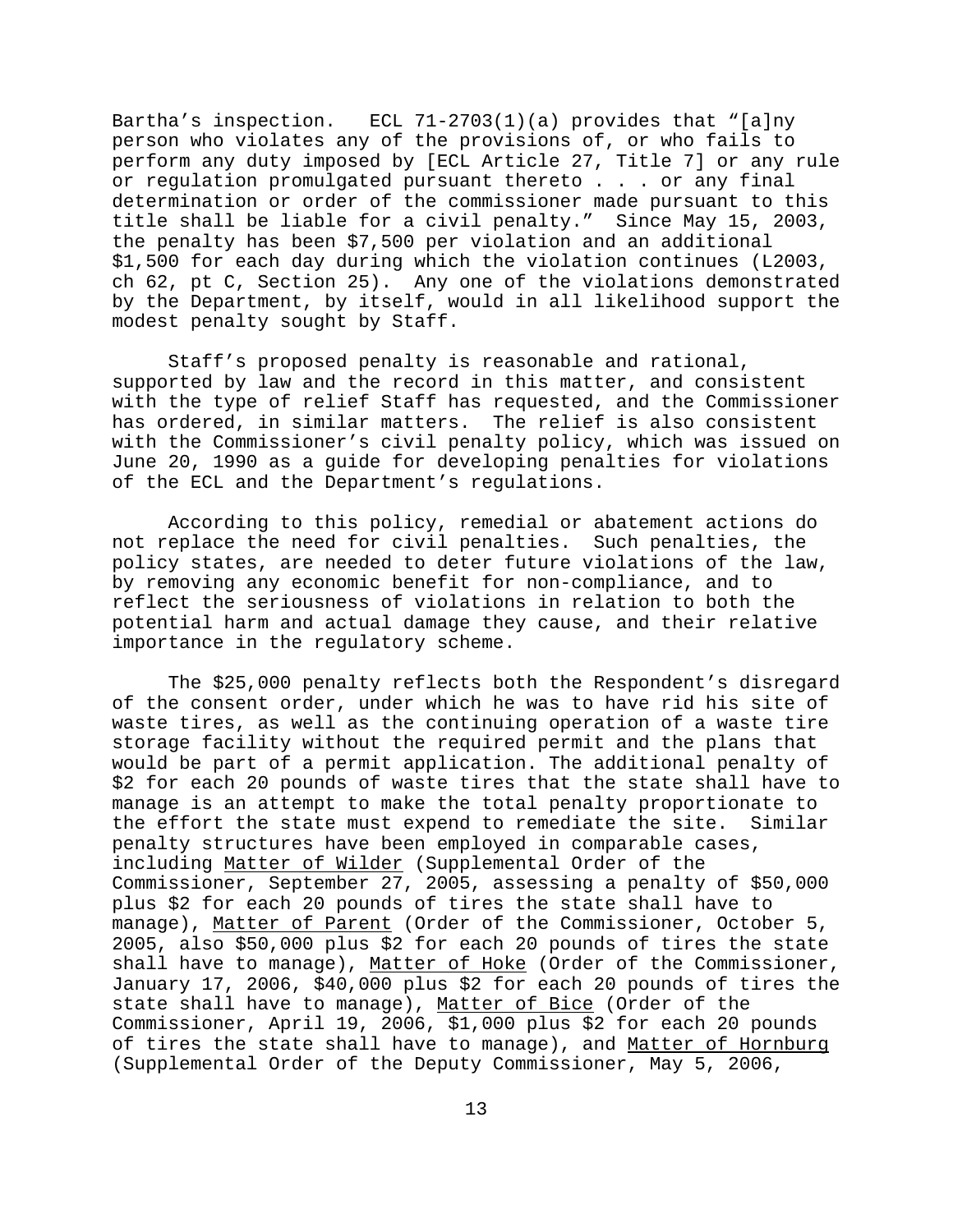\$500,000 plus \$2 for each 20 pounds of tires the state shall have to manage). As noted in Wilder, 20 pounds is the approximate weight of one tire, and contractors remove tires by weight rather than by count, so that a penalty calculated by weight of tires removed is easier to calculate, not to mention more accurate in approximating the effort involved in site cleanup.

Addressing factors accounted for in the penalty policy, Respondent's failure to come into compliance with Department regulations - - essentially continuing to operate his business in the same manner he had before issuance of the consent order - has resulted in decided economic benefit to him. As argued by Department Staff, the Respondent continued to generate revenues while avoiding the costs associated with waste tire removal. His accumulation of tires violated permitting requirements as well as a consent order requiring removal of the tire stockpile, and presented a significant potential risk of environmental harm, as noted in my findings of fact. Under the circumstances, Staff's proposed penalty is warranted, even if its charges cannot be fully sustained.

Having violated the consent order, the Respondent is no longer trusted by Department Staff to remove the tires himself. In that regard, all Staff seeks is that the order require the Respondent to fully cooperate with the state and refrain from any activities that interfere with the state, its employees, contractors, or agents in the event that the state is required to take over the stockpile's abatement. Such a directive is consistent with ECL 27-1907(2), which provides that the owner or operator of a noncompliant waste tire stockpile shall, at the Department's request, submit to and/or cooperate with any and all remedial measures necessary for the abatement of noncompliant waste tire stockpiles with funds from the waste tire management and recycling fund pursuant to State Finance Law Section 92-bb.

# CONCLUSIONS OF LAW

1. The Respondent, Robert Harris, violated the September 21, 2004, consent order by failing to remove all the waste tires from his automobile dismantling business at 7631 North Gale Road, Westfield, New York, by September 21, 2005.

2. The Respondent violated 6 NYCRR 360-1.7(a)(1) and 360- 13.1(b) by continuing to operate a waste tire storage facility without the required permit from September 21, 2005, until at least November 7, 2005.